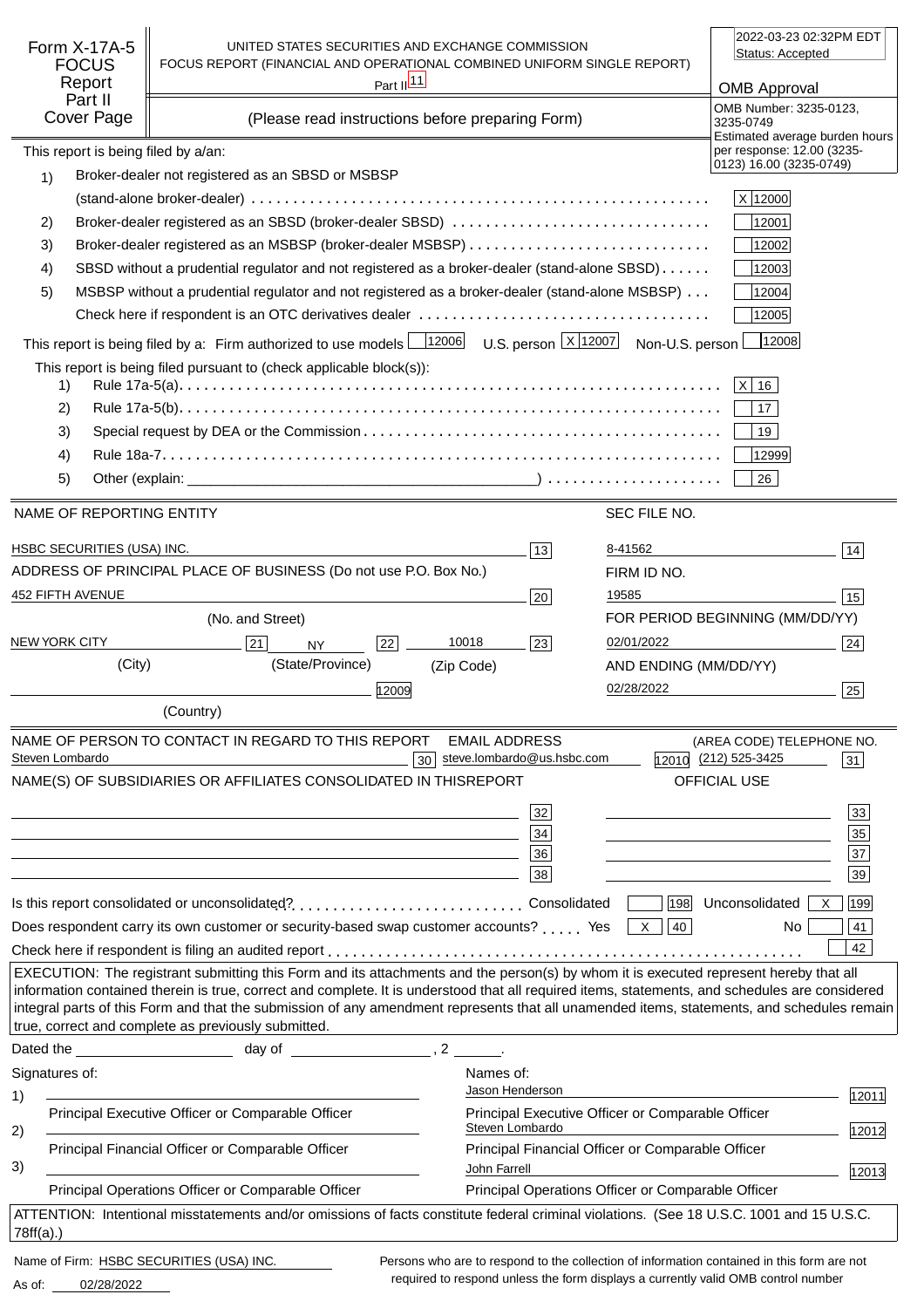FOCUS Report Part II

Items on this page to be reported by: Futures Commission Merchant

# NET CAPITAL REQUIRED

| A. Risk-Based Requirement                                                                                                                     |                  |
|-----------------------------------------------------------------------------------------------------------------------------------------------|------------------|
| i. Amount of Customer Risk                                                                                                                    |                  |
| Maintenance Margin \$ 4,802,799,195 7415                                                                                                      |                  |
| ii. Enter 8% of line A.i $\cdots$ $\cdots$ $\cdots$ $\cdots$ $\cdots$ $\cdots$ $\cdots$ $\cdots$ $\cdots$ $\cdots$ $\cdots$ $\cdots$ $\cdots$ | 384,223,936 7425 |
| iii. Amount of Non-Customer Risk                                                                                                              |                  |
| Maintenance Margin ·················\$ ___________958,700,359 7435                                                                            |                  |
| iv. Enter 8% of line A.iii $\cdots \cdots \cdots \cdots \cdots \cdots \cdots \cdots \cdots \cdots \cdots \cdots \cdots$                       | 76,696,029 7445  |
| v. Amount of uncleared swap margin $\cdots \cdots$ \$                                                                                         |                  |
| vi. If the FCM is also registered as a swap dealer, enter 2% of Line A.v $\cdots \cdots \cdot$ \$                                             | 7447             |
| vii. Enter the sum of Lines Aii, A.iv and A.vi. <b>Confirmation</b> of the sum of Lines Aii, A.iv and A.vi.                                   | 460,919,965 7455 |
| B. Minimum Dollar Amount Requirement $\cdots\cdots\cdots\cdots\cdots\cdots\cdots\cdots\cdots\cdots\cdots$                                     | 1,000,000 7465   |
| C. Other NFA Requirement $\cdots$ $\cdots$ $\cdots$ $\cdots$ $\cdots$ $\cdots$ $\cdots$ $\cdots$ $\cdots$ $\cdots$ $\cdots$ $\cdots$          | 7475             |
| D. Minimum CFTC Net Capital Requirement.                                                                                                      |                  |
|                                                                                                                                               | 460.919.965      |

Note: If amount on Line D is greater than the minimum net capital requirement computed on Item 3760, then enter this greater amount on Item 3760. The greater of the amount required by the SEC or CFTC is the minimum net capital requirement.

507,011,961 \$ CFTC early warning level – enter the greatest of 110% of Line A.vii. or 150% of Line B or 150% of Line C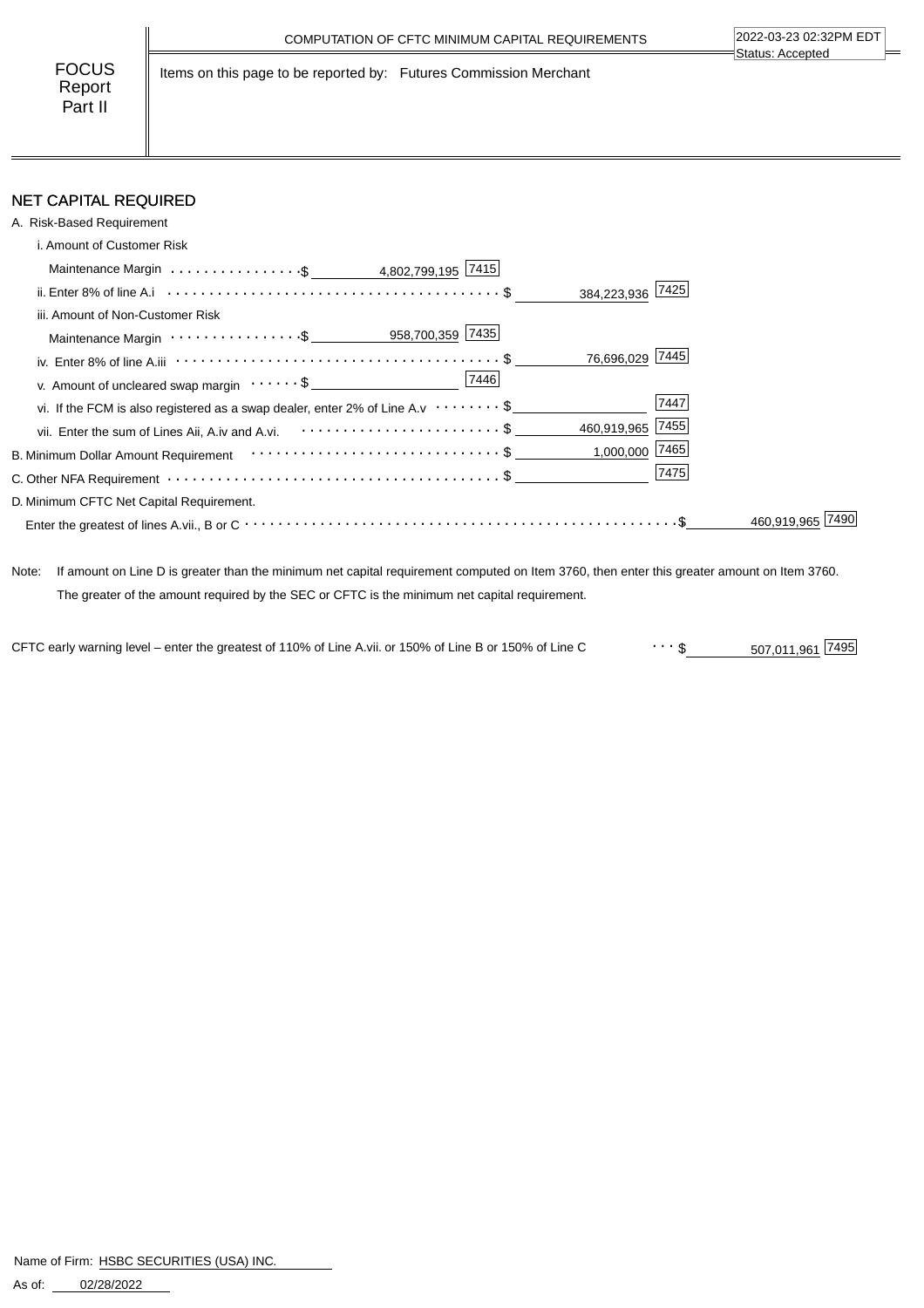Part II | Items on this page to be reported by: Futures Commission Merchant

## SEGREGATION REQUIREMENTS

| 1. Net ledger balance                                                                                                                                                                                                                                                                                                                                                                                                                                                                                                      |                        |          |
|----------------------------------------------------------------------------------------------------------------------------------------------------------------------------------------------------------------------------------------------------------------------------------------------------------------------------------------------------------------------------------------------------------------------------------------------------------------------------------------------------------------------------|------------------------|----------|
| A. Cash                                                                                                                                                                                                                                                                                                                                                                                                                                                                                                                    | 3,402,620,155 7010     |          |
| B. Securities (at market) $\cdots$ $\cdots$ $\cdots$ $\cdots$ $\cdots$ $\cdots$ $\cdots$ $\cdots$ $\cdots$ $\cdots$ $\cdots$ $\cdots$ $\cdots$ $\cdots$ $\cdots$ $\cdots$                                                                                                                                                                                                                                                                                                                                                  | 892,861,676 7020       |          |
| 2. Net unrealized profit (loss) in open futures contracts traded on a contract market \$                                                                                                                                                                                                                                                                                                                                                                                                                                   | $(1,161,770,498)$ 7030 |          |
| 3. Exchange traded options                                                                                                                                                                                                                                                                                                                                                                                                                                                                                                 |                        |          |
|                                                                                                                                                                                                                                                                                                                                                                                                                                                                                                                            | 1,726,767,459 7032     |          |
| B. Deduct market value of open option contracts granted (sold) on a contract market $\cdots\cdots\cdots\cdots\cdots\cdots$ \$ (_________                                                                                                                                                                                                                                                                                                                                                                                   | 299,979,377) 7033      |          |
|                                                                                                                                                                                                                                                                                                                                                                                                                                                                                                                            | 4,560,499,415 7040     |          |
| 5. Accounts liquidating to a deficit and accounts with debit balances                                                                                                                                                                                                                                                                                                                                                                                                                                                      |                        |          |
| 434,463 7045                                                                                                                                                                                                                                                                                                                                                                                                                                                                                                               |                        |          |
| Less: amount offset by customer owned securities $\cdots \cdots \cdots$ \$ $\underbrace{(2, 434, 438)}$ $\boxed{7047}$ \$                                                                                                                                                                                                                                                                                                                                                                                                  |                        | 25 7050  |
|                                                                                                                                                                                                                                                                                                                                                                                                                                                                                                                            | 4,560,499,440 7060     |          |
| <b>FUNDS IN SEGREGATED ACCOUNTS</b>                                                                                                                                                                                                                                                                                                                                                                                                                                                                                        |                        |          |
| 7. Deposited in segregated funds bank accounts                                                                                                                                                                                                                                                                                                                                                                                                                                                                             |                        |          |
| A. Cash                                                                                                                                                                                                                                                                                                                                                                                                                                                                                                                    | 10,203,521 7070        |          |
| B. Securities representing investments of customers' funds (at market) contract contract contract to the contract of customers' funds (at market) contract contract of the contract of the contract of the contract of the con                                                                                                                                                                                                                                                                                             |                        | $0$ 7080 |
|                                                                                                                                                                                                                                                                                                                                                                                                                                                                                                                            | 89,354,357 7090        |          |
| 8. Margins on deposit with derivatives clearing organizations of contract markets                                                                                                                                                                                                                                                                                                                                                                                                                                          |                        |          |
| A. Cash                                                                                                                                                                                                                                                                                                                                                                                                                                                                                                                    | 2,263,448,706 7100     |          |
| B. Securities representing investments of customers' funds (at market) contracts to contract the securities representing investments of customers' funds (at market) contracts of the securities representing in the securitie                                                                                                                                                                                                                                                                                             | 44,862,968 7110        |          |
|                                                                                                                                                                                                                                                                                                                                                                                                                                                                                                                            |                        |          |
|                                                                                                                                                                                                                                                                                                                                                                                                                                                                                                                            | 35,827,897 7130        |          |
| 10. Exchange traded options                                                                                                                                                                                                                                                                                                                                                                                                                                                                                                |                        |          |
|                                                                                                                                                                                                                                                                                                                                                                                                                                                                                                                            | 1,726,767,459 7132     |          |
|                                                                                                                                                                                                                                                                                                                                                                                                                                                                                                                            | 299,979,377) 7133      |          |
| 11. Net equities with other FCMs                                                                                                                                                                                                                                                                                                                                                                                                                                                                                           |                        |          |
| A. Net liquidating equity                                                                                                                                                                                                                                                                                                                                                                                                                                                                                                  | $(143, 281)$ 7140      |          |
|                                                                                                                                                                                                                                                                                                                                                                                                                                                                                                                            |                        | 7160     |
| C. Securities held for particular customers or option customers in lieu of cash (at market) $\cdots\cdots\cdots\cdots\cdots$ \$                                                                                                                                                                                                                                                                                                                                                                                            | 24,300,781 7170        |          |
| $\overline{\phantom{a}}$ $\overline{\phantom{a}}$ $\overline{\phantom{a}}$ $\overline{\phantom{a}}$ $\overline{\phantom{a}}$ $\overline{\phantom{a}}$ $\overline{\phantom{a}}$ $\overline{\phantom{a}}$ $\overline{\phantom{a}}$ $\overline{\phantom{a}}$ $\overline{\phantom{a}}$ $\overline{\phantom{a}}$ $\overline{\phantom{a}}$ $\overline{\phantom{a}}$ $\overline{\phantom{a}}$ $\overline{\phantom{a}}$ $\overline{\phantom{a}}$ $\overline{\phantom{a}}$ $\overline{\$<br>12. Segregated funds on hand (describe: | 1,878,611 7150         |          |
|                                                                                                                                                                                                                                                                                                                                                                                                                                                                                                                            | 4,673,849,568 7180     |          |
|                                                                                                                                                                                                                                                                                                                                                                                                                                                                                                                            | 113,350,128 7190       |          |
|                                                                                                                                                                                                                                                                                                                                                                                                                                                                                                                            | 103,000,000 7194       |          |
| 16. Excess (deficiency) funds in segregation over (under) Management Target Amount Excess $\cdots\cdots\cdots\cdots$                                                                                                                                                                                                                                                                                                                                                                                                       | 10,350,128 7198        |          |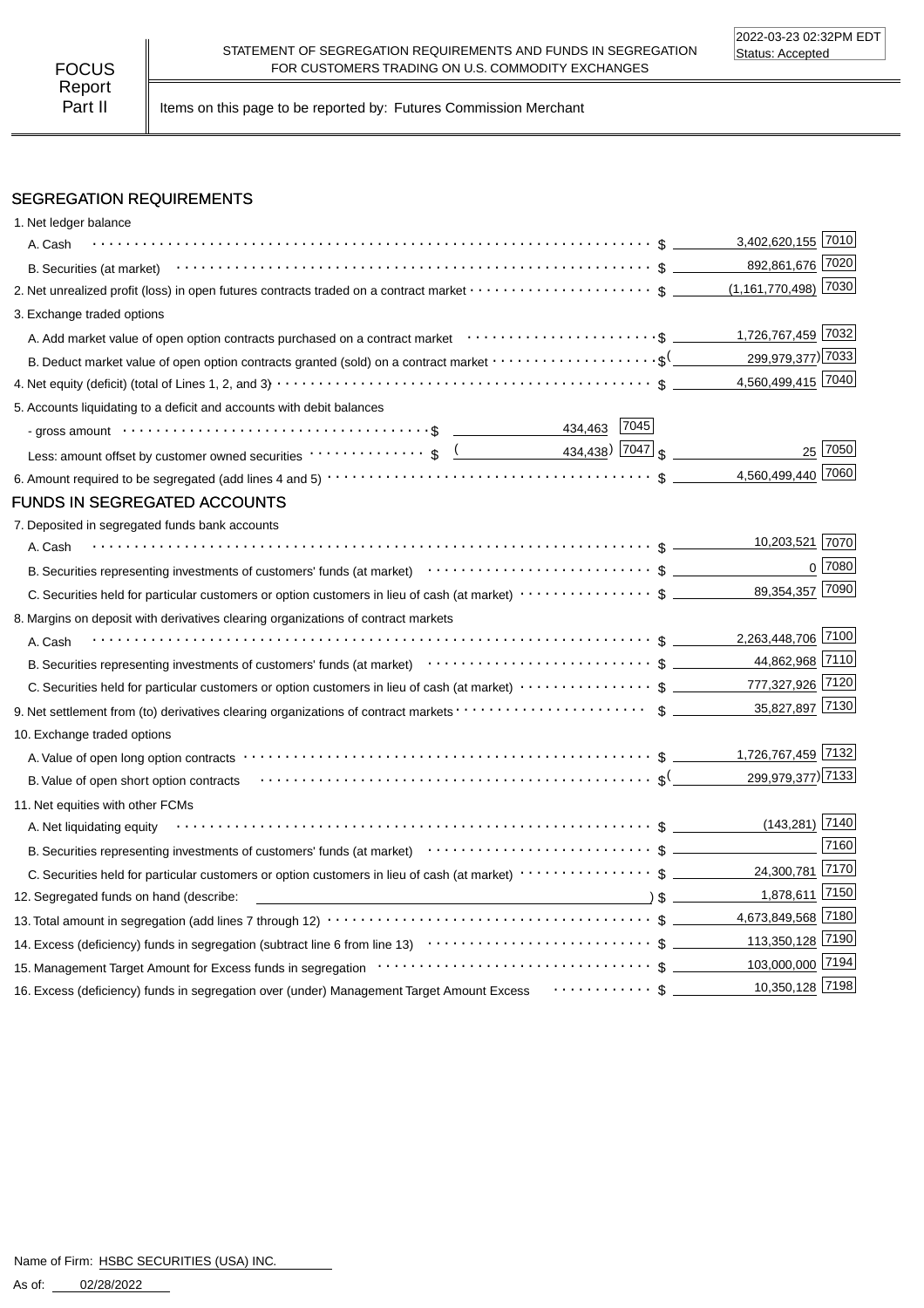#### STATEMENT OF CLEARED SWAPS CUSTOMER SEGREGATION REQUIREMENTS Status: Accepted AND FUNDS IN CLEARED SWAPS CUSTOMER ACCOUNTS UNDER SECTION 4D(F) OF THE COMMODITY EXCHANGE ACT 2022-03-23 02:32PM EDT

Items on this page to be reported by: Futures Commission Merchant

# CLEARED SWAPS CUSTOMER REQUIREMENTS

| 1. Net ledger balance                                                                                                                                                                                                                                                                                               |       |                                  |                     |
|---------------------------------------------------------------------------------------------------------------------------------------------------------------------------------------------------------------------------------------------------------------------------------------------------------------------|-------|----------------------------------|---------------------|
| A. Cash                                                                                                                                                                                                                                                                                                             |       | 1,690,742,331 8500               |                     |
|                                                                                                                                                                                                                                                                                                                     |       | 1,105,864,684 8510               |                     |
|                                                                                                                                                                                                                                                                                                                     |       | $(1,337,047,067)$ 8520           |                     |
| 3. Cleared swaps options                                                                                                                                                                                                                                                                                            |       |                                  |                     |
|                                                                                                                                                                                                                                                                                                                     |       |                                  | 0 8530              |
| B. Market value of open cleared swaps option contracts granted (sold) $\cdots\cdots\cdots\cdots\cdots\cdots\cdots\cdots$                                                                                                                                                                                            |       |                                  | $0)$ 8540           |
| 4. Net equity (deficit) (add lines 1, 2 and 3) $\cdots$ $\cdots$ $\cdots$ $\cdots$ $\cdots$ $\cdots$ $\cdots$ $\cdots$ $\cdots$ $\cdots$ $\cdots$ $\cdots$ $\cdots$ $\cdots$ $\cdots$ $\cdots$ $\cdots$ $\cdots$ $\cdots$ $\cdots$ $\cdots$ $\cdots$ $\cdots$ $\cdots$ $\cdots$ $\cdots$ $\cdots$ $\cdots$ $\cdots$ |       |                                  |                     |
| 5. Accounts liquidating to a deficit and accounts with debit balances                                                                                                                                                                                                                                               |       |                                  |                     |
| 8560<br>- gross amount $\cdots \cdots \cdots \cdots \cdots \cdots \cdots \cdots \cdots \cdots \cdots \cdots$                                                                                                                                                                                                        |       |                                  |                     |
| Less: amount offset by customer owned securities $\cdots \cdots \cdots$ ; $\frac{($ 117,917,180) $ 8570 $ \$                                                                                                                                                                                                        |       |                                  | $0^{8580}$          |
|                                                                                                                                                                                                                                                                                                                     |       |                                  |                     |
| FUNDS IN CLEARED SWAPS CUSTOMER SEGREGATED ACCOUNTS                                                                                                                                                                                                                                                                 |       |                                  |                     |
| 7. Deposited in cleared swaps customer segregated accounts at banks                                                                                                                                                                                                                                                 |       |                                  |                     |
| A. Cash                                                                                                                                                                                                                                                                                                             |       | 1,229,381 8600                   |                     |
|                                                                                                                                                                                                                                                                                                                     |       |                                  | $0^{8610}$          |
|                                                                                                                                                                                                                                                                                                                     |       | 51,410,787 8620                  |                     |
| 8. Margins on deposit with derivatives clearing organizations in cleared swaps customer segregated accounts                                                                                                                                                                                                         |       |                                  |                     |
| A. Cash                                                                                                                                                                                                                                                                                                             |       | 492,608,735 8630                 |                     |
|                                                                                                                                                                                                                                                                                                                     |       | 59,876,619 8640                  |                     |
|                                                                                                                                                                                                                                                                                                                     |       | 1,054,453,897 8650               |                     |
|                                                                                                                                                                                                                                                                                                                     |       | $(112,044,233)$ 8660             |                     |
| 10. Cleared swaps options                                                                                                                                                                                                                                                                                           |       |                                  |                     |
|                                                                                                                                                                                                                                                                                                                     |       |                                  | $0^{8670}$          |
| B. Value of open cleared swaps short option contracts $\cdots \cdots \cdots \cdots \cdots \cdots \cdots \cdots \cdots \cdots \cdots$ s (                                                                                                                                                                            |       |                                  | $0$ <sup>8680</sup> |
| 11. Net equities with other FCMs                                                                                                                                                                                                                                                                                    |       |                                  |                     |
| A. Net liquidating equity                                                                                                                                                                                                                                                                                           |       |                                  | $0^{8690}$          |
|                                                                                                                                                                                                                                                                                                                     |       |                                  | $0 \ 8700$          |
| C. Securities held for particular cleared swaps customers in lieu of cash (at market) · · · · · · · · · · · · · · · · · · \$                                                                                                                                                                                        |       |                                  | $0^{8710}$          |
| 12. Cleared swaps customer funds on hand (describe: _____________________________                                                                                                                                                                                                                                   | $s =$ |                                  | 0   8715            |
| 13. Total amount in cleared swaps customer segregation (add Lines 7 through 12) $\cdots\cdots\cdots\cdots\cdots\cdots\cdots\$ \$ _________1,547,535,186 8720                                                                                                                                                        |       |                                  |                     |
| 14. Excess (deficiency) funds in cleared swaps customer segregation (subtract Line 6 from Line 13) \$                                                                                                                                                                                                               |       | 87,975,238 8730                  |                     |
| 15. Management target amount for excess funds in cleared swaps segregated accounts $\cdots\cdots\cdots\cdots\cdots\quad$ \$                                                                                                                                                                                         |       | 75,000,000 8760                  |                     |
| 16. Excess (deficiency) funds in cleared swaps customer segregated accounts over (under) management target<br>excess                                                                                                                                                                                                |       | 12,975,238 8770<br>$\frac{1}{2}$ |                     |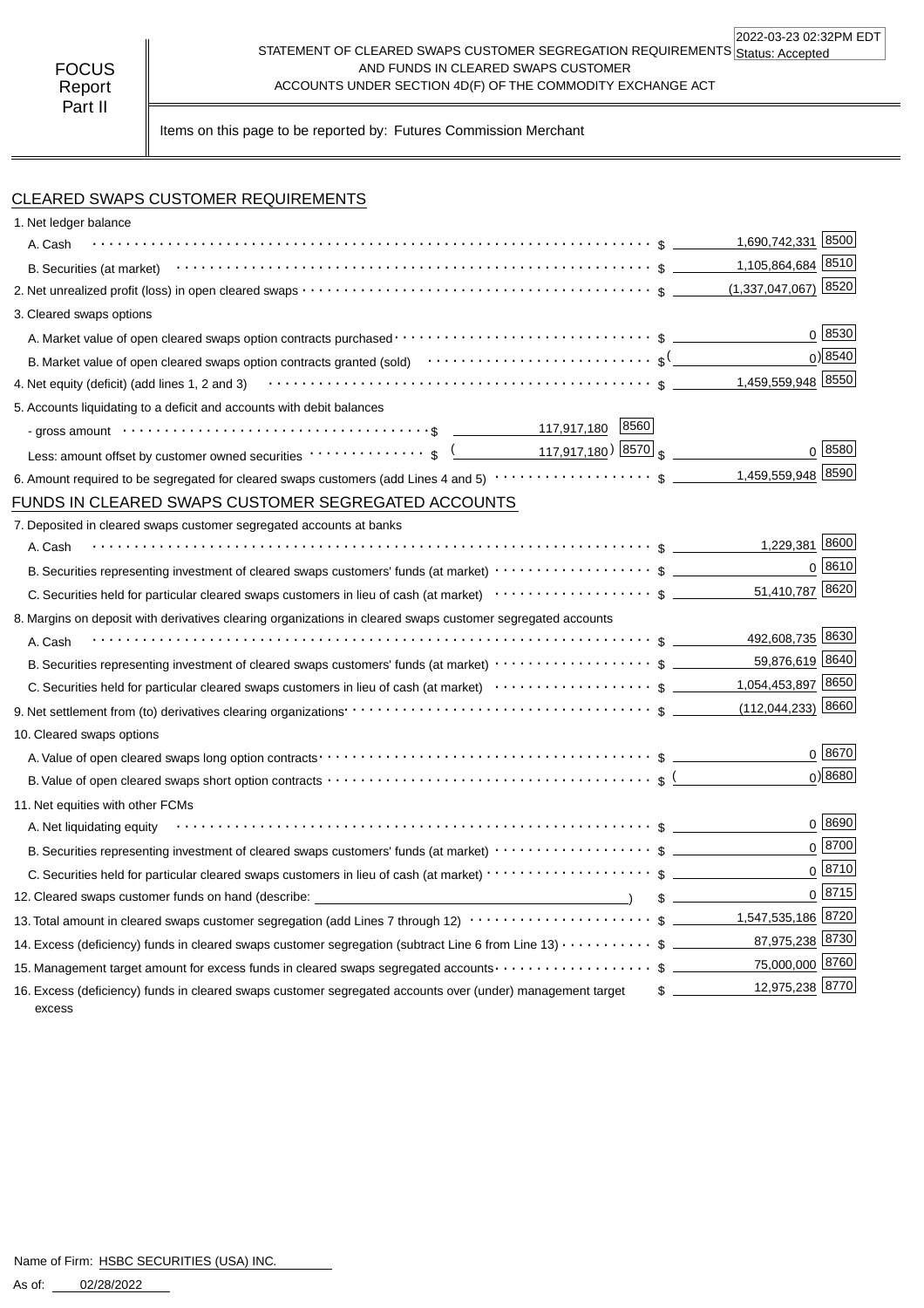Part II | Items on this page to be reported by a: Futures Commission Merchant

|                                                                                                                                      | 7200 |
|--------------------------------------------------------------------------------------------------------------------------------------|------|
| 2. Funds/property in segregated accounts                                                                                             |      |
| 7210                                                                                                                                 |      |
| 7220                                                                                                                                 |      |
| C. Total funds/property in segregated accounts $\cdots \cdots \cdots \cdots \cdots \cdots \cdots \cdots \cdots \cdots \cdots \cdots$ | 7230 |
|                                                                                                                                      | 7240 |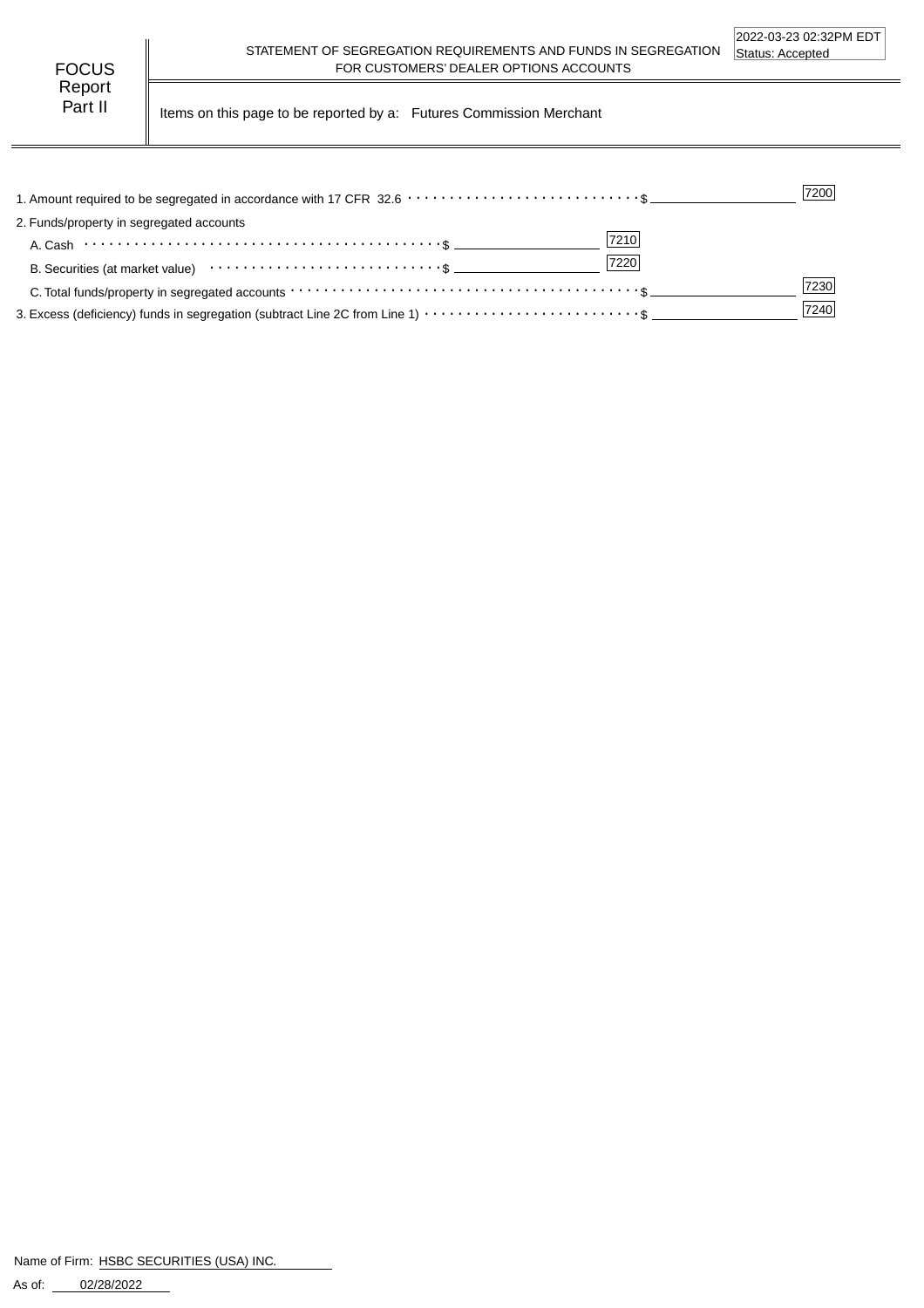### STATEMENT OF SECURED AMOUNTS AND FUNDS HELD IN SEPARATE ACCOUNTS FOR FOREIGN FUTURES FOCUS IN SEPARATE ACCOUNTS FOR FOREIGN FUTURES<br>Report

Part II | Items on this page to be reported by a: Futures Commission Merchant

#### FOREIGN FUTURES AND FOREIGN OPTIONS SECURED AMOUNTS

| Amount required to be set aside pursuant to law, rule or regulation of a foreign government                          |             | 7305               |
|----------------------------------------------------------------------------------------------------------------------|-------------|--------------------|
| 1. Net ledger balance - Foreign futures and foreign option trading - All Customers                                   |             |                    |
| A. Cash                                                                                                              | 114,943,739 | 7315               |
| B. Securities (at market)                                                                                            | 38,988,007  | 7317               |
|                                                                                                                      |             | $(5,320,103)$ 7325 |
| 3. Exchange traded options                                                                                           |             |                    |
| A. Market value of open option contracts purchased on a foreign board of trade\$                                     |             | 7335               |
| B. Market value of open contracts granted (sold) on a foreign board of trade \$                                      |             | 7337 <br>$\Omega$  |
|                                                                                                                      |             | 148,611,643 7345   |
| 5. Accounts liquidating to a deficit and accounts with                                                               |             |                    |
| 4,767,085 7351                                                                                                       |             |                    |
| 4,766,558) 7352 \$<br>Less: amount offset by customer owned securities \$(                                           |             | 7354<br>527        |
| 6. Amount required to be set aside as the secured amount - Net Liquidating Equity Method (add lines 4 and 5) with \$ | 148,612,170 | 7355               |
| 7. Greater of amount required to be set aside pursuant to foreign jurisdiction (above) or line 6. \$                 |             | 148,612,170 7360   |